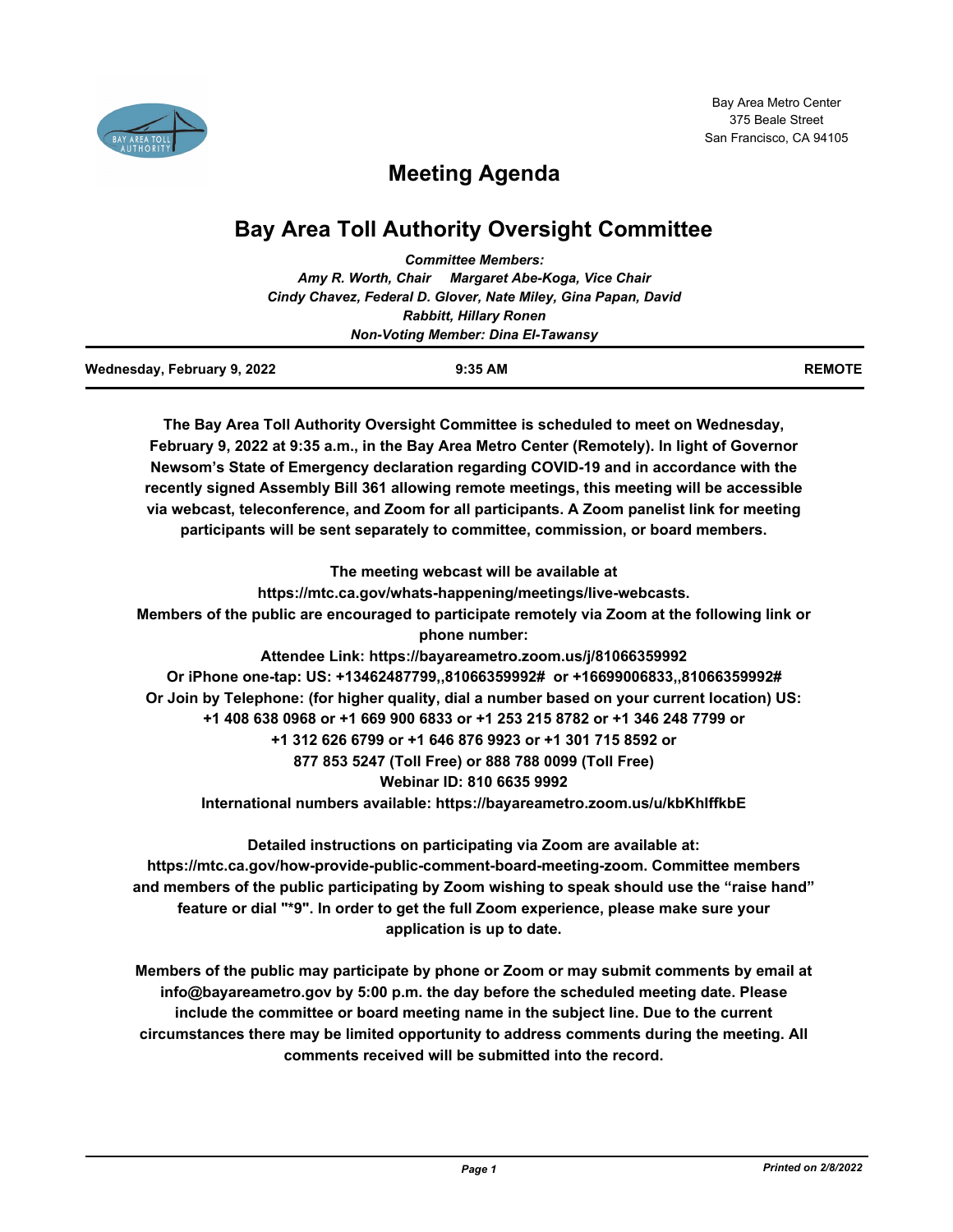#### **1. Call to Order / Roll Call / Confirm Quorum**

*Quorum: A quorum of this committee shall be a majority of its regular non-ex-officio voting members (5).*

## **2. Pledge of Allegiance**

#### **3. Compensation Announcement (Clerk)**

#### **4. Consent Calendar**

| 4а. | 22-0052             | Minutes of the January 12, 2022 meeting        |
|-----|---------------------|------------------------------------------------|
|     | <b>Action:</b>      | Committee Approval                             |
|     | <b>Attachments:</b> | 4a - 22-0052 - Jan 12 BATA O Draft Minutes.pdf |

### **5. Information**

| 5а. | 22-0071                             | 2021 BATA Financing Activity Briefing                                             |
|-----|-------------------------------------|-----------------------------------------------------------------------------------|
|     | <b>Action:</b><br><b>Presenter:</b> | Report from PFM on BATA financing activity.<br>Information<br>Robert Rich of PFM  |
|     | <b>Attachments:</b>                 | 5a - 22-0071 - 2021 BATA Financing Activity Briefing.pdf                          |
| 5b. | 22-0222                             | Update on Bay Area Tolling Equity Action Plan                                     |
|     | <b>Action:</b><br>Presenter:        | An update on the Bay Area Tolling Equity Action Plan.<br>Information<br>Lysa Hale |
|     | <b>Attachments:</b>                 | 5b - 22-0222 - Equity Action Plan Update.pdf                                      |

#### **6. Public Comment / Other Business**

[22-0404](http://mtc.legistar.com/gateway.aspx?m=l&id=/matter.aspx?key=23663) Public Comment

*Attachments:* [6 - Public Comment - Dupree.pdf](http://mtc.legistar.com/gateway.aspx?M=F&ID=2f7e1d15-79be-4f94-8b0f-18825191868a.pdf)

## **7. Adjournment / Next Meeting**

**The next meeting of the BATA Oversight Committee is scheduled to be held on Wednesday, March 9, 2022 at 9:35 a.m. remotely and by webcast. Any changes to the schedule will be duly noticed to the public.**